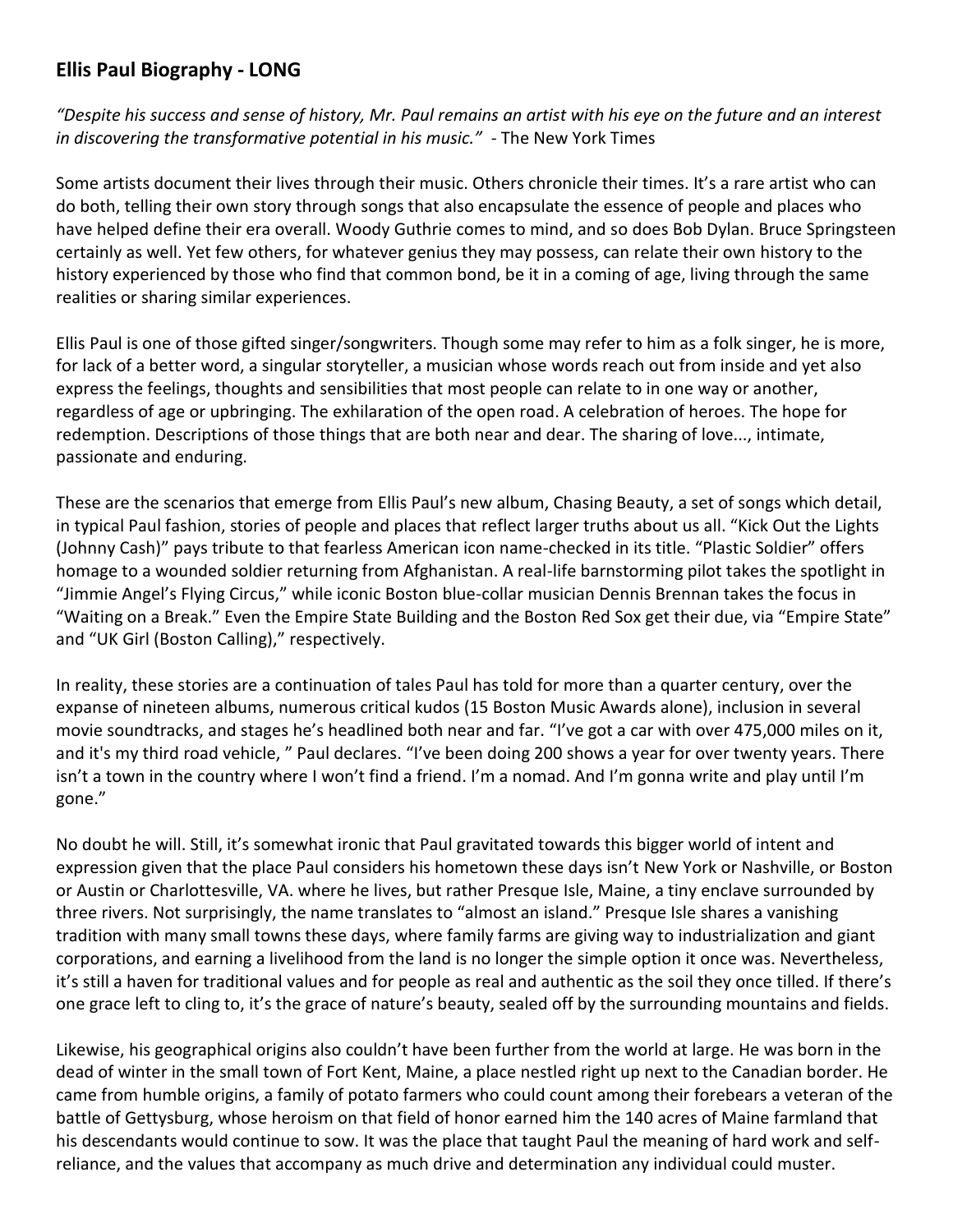As a boy, Paul found his escape in athletics, working out as a runner and testing his mettle in the open spaces near his home. He became a star competitor and enjoyed the advantage of traveling throughout the nation after being given opportunities to compete. Along the way, he saw more of the country than most people do in a lifetime. "I was lucky to be able to travel for competitions all over the U.S. and to see places I once could only dream of," he recalls. "The Olympic Stadium in Los Angeles, the endless plains of Texas, the Kansas prairie, the Rocky Mountain in Wyoming. Every trip was funded by a hat the town passed around on my behalf, and it never came back empty." When Paul finished second in a nationwide track competition, he was met at the airport by the high school marching band and a fire engine with spinning lights that drove him in triumph through town. In an expression of hometown pride, the mayor handed him the key to the city.

No one ever told Paul he had to follow in his family's tradition. He was a dreamer after all, and he had seen enough of America to know there was more out there than his little town could ever offer. Consequently, his ambitions were never destined to stay bottled up for long. He would write, paint, play trumpet and sing in the school choir. "I never had anyone tell me I had to be a farmer," Paul insists. "I had plenty of people telling me how my hard work and talent could take me places. T hat's enough to get you dreaming, And enough to make you believe those dreams are within reach."

Indeed, Paul found those dreams were within his reach, at least in terms of his imagination. However, their pursuit would take him far from home. His first destination was Boston College, courtesy of a track scholarship. Yet as Paul describes it, his athletic endeavors, combined with his academic responsibilities, served to rob him of his creativity. It was only after he suffered a knee injury which forced him to take a year off that he rebounded with a new form of expression, made possible when his girlfriend's sister gave him a secondhand guitar. "A mysterious, lustful partnership with the instrument followed," Paul concedes. "It became a marriage, a friendship, a lifelong bond that only comes when you find that one thing that becomes an extension of yourself. I played for hours, choosing to write my own original songs and sing instead of studying, socializing or exploring what the Boston streets could offer after hours."

After graduation, Paul did find time to explore those paths, while taking opportunities to indulge his creative ambitions. Working as a teacher and social worker with inner-city children by day and pursuing the possibilities offered by Boston's fertile music scene at night, he gained prominence in local coffeehouses and open mic nights. It was the same circuit that opened the door for other like-minded artists of the day, and in turn, gave Paul exposure to such creative contemporaries as Shawn Colvin, Dar Williams, Patty Larkin, John Gorka, Catie Curtis, and Bill Morrissey. It also helped him win a Boston Underground Songwriting competition and placement on a Windham Hill Records singer/songwriter compilation, bringing him his first hint of national exposure at the same time.

The major tipping point in his career came with the opportunity to open for Bill Morrissey, one of New England's most prominent folk artists. Paul would repeatedly ask Morrissey about his own influences and seek his advice on who he ought to listen to. "You know, that's a very smart thing to do," Morrissey muses. "It helped set him apart. A lot of young singers I meet are not curious about what went on before; they just say, 'I want to sing another song about my life.' Paul has a sense of roots, of connectedness to the whole history of folk music; he sees the thread that runs through all the generations of this music."

It was mutual admiration that caused Paul to ask Morrissey to produce his first full album, 1993's Say Something. It was released on Black Wolf Records, the label he founded with Ralph Jaccodine, the man who would become his manager. " Ralph was fulfilling a dream to get into the music business," Paul recalls. "Starting with a folk singer isn't a rocket launch, but we got off the ground. We started a label and began a lifelong, DIY partnership and have been in the trenches for over 20 years. "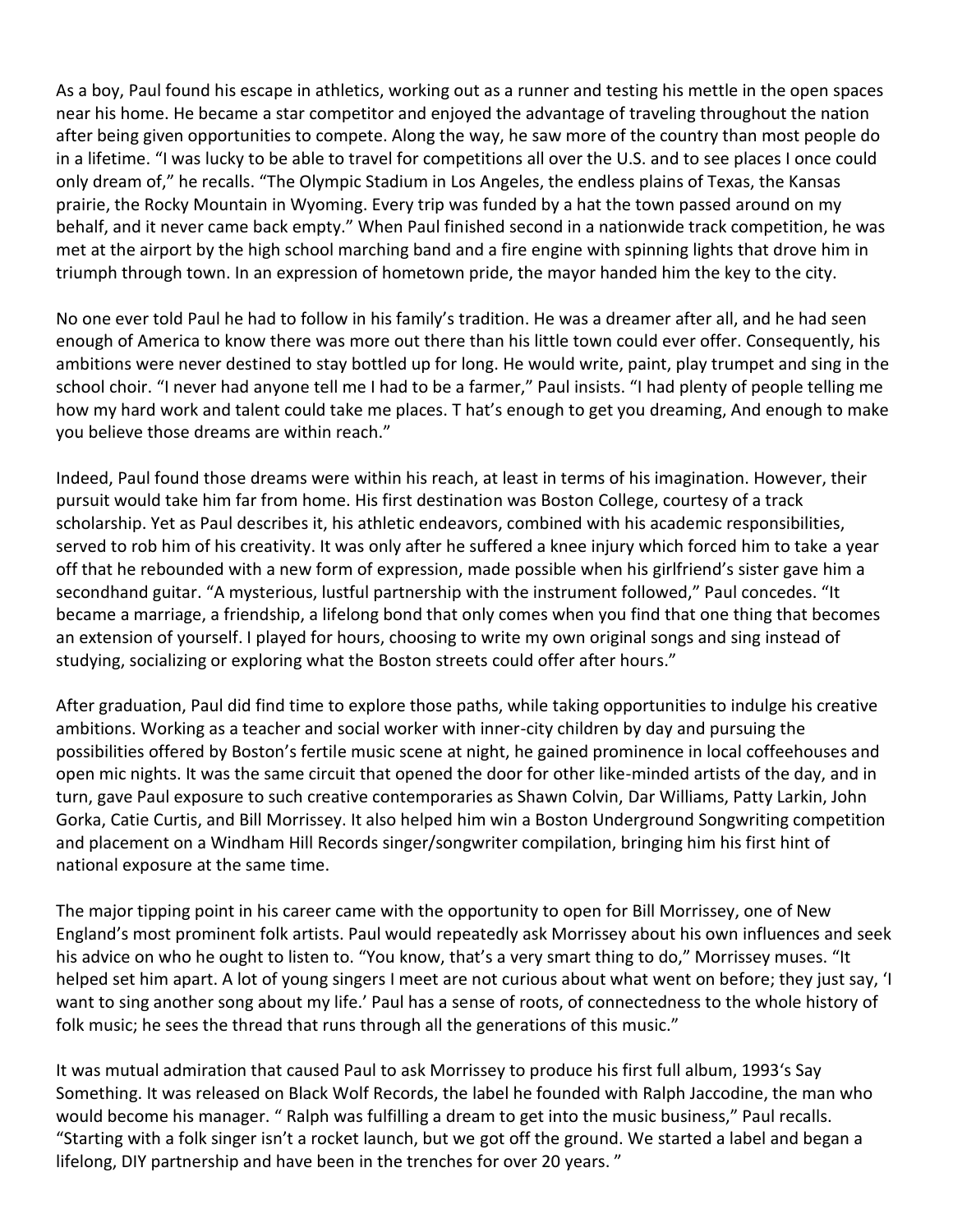Paul also became infatuated with the music of Woody Guthrie, drawn to Woody's social consciousness and the humanitarian streak that ran through his work. He even had a tattoo of Guthrie imprinted on his right shoulder, referring to it as "a badge of who he was." His commitment to Guthrie's legacy eventually led to his inclusion in a ten-day celebration of Woody's work held at the Rock and Roll Hall of Fame in September 1996, an event that included such notables as Bruce Springsteen, Billy Bragg, the Indigo Girls and Ani DiFranco and which was presided over by Guthrie's daughter Nora. Later, when Guthrie's hometown of Okemah, Oklahoma hosted the first Woody Guthrie Folk Festival in July 1998, Paul was tapped as one of the headliners. He has since made this an annual part of his touring schedule, garnering the honor of being named an honorary citizen of Okemah in the process. The connection with Guthrie continued into the new millennium when Nora Guthrie invited him to put music to a set of her father's lyrics. He later participated in the "Ribbon of Highway" tour, a communal salute featuring such luminaries as Arlo Guthrie, Marty Stuart, Ramblin' Jack Ellott, Nanci Griffith, Guy Clark, and Janis Ian, among others.

There's likely no greater evidence of how Guthrie's insights and humanity have rubbed off on Paul than in this particularly telling tribute from Nora Guthrie. "A singer-songwriter is only as good as the times he reflects, "she said in praising Paul. "In times like these, when so many nuts are running the show, it's comforting to know that Ellis Paul is actually holding our sanity on his own stage! Wise, tender, brilliant and biting, Ellis is one of our best human compasses, marking in melodies and poems where we've been and where we might go if we so choose to. Personally, Ellis, I'm goin' where you're goin'! "

Where Paul is "goin'" is to practically every place a microphone beckons and a crowd of the folk faithful awaits. He's become a staple at the Newport Folk Festival, played Carnegie Hall, and venues from Alaska to Miami, Paris, and London. In addition to his 19 albums released on the Rounder and Black Wolf record labels, his music has appeared on dozens of distinguished compilations. A Film/ DVD entitled 3000 Miles -- part concert film, part documentary, part instructional video -- provides a further perspective on both the man and his music. He's also released a pair of children's albums, earning him honors from the Parent's Choice Foundation for both. His latest, " The Hero In You " has been turned into a picture book, detailing the lives of great American heroes. Ellis' literate, evocative and insightful writings are further showcased in a book of poetry and short stories entitled "Notes from the Road, " already in it's third pressing.

It's no wonder then that recently Paul received a prestigious honor: an honorary Doctor of Humane Letters degree from the University of Maine, which also asked him to write the school's alma mater as well as deliver its commencement address in May 2014.

Happily, his music has been shared with a wider audience as well, through commercials, documentaries, TV shows and in the soundtracks of several blockbuster films, among them three by the Farrelly Brothers -- "Hall Pass" (starring Owen Wilson and Alyssa Milano), "Me, Myself, & Irene" (starring Jim Carrey) and "Shallow Hal" (starring Jack Black and Gwyneth Paltrow). Peter Farrelly summed up the sentiments of all those who have come to know and appreciate Paul's music by referring to him as "a national treasure."

Not surprisingly, Paul's consistently been heralded by others as well. One writer noted, "that it reminds you how much we need storytellers back in pop music -- storytellers with empathy, fine eyes and an understanding that even though we live in a soulless, indifferent would, out music doesn't have to reflect our culture." Another reviewer was even more pointed. "Ellis Paul is one of the best singer/songwriters of his generation," she commented. "And for many of us he is the face of contemporary folk music. Few are as smart, as literate, as poetic as Paul. I cannot think of another artist on the acoustic music scene is better loved by fans, or more respected by his contemporaries."